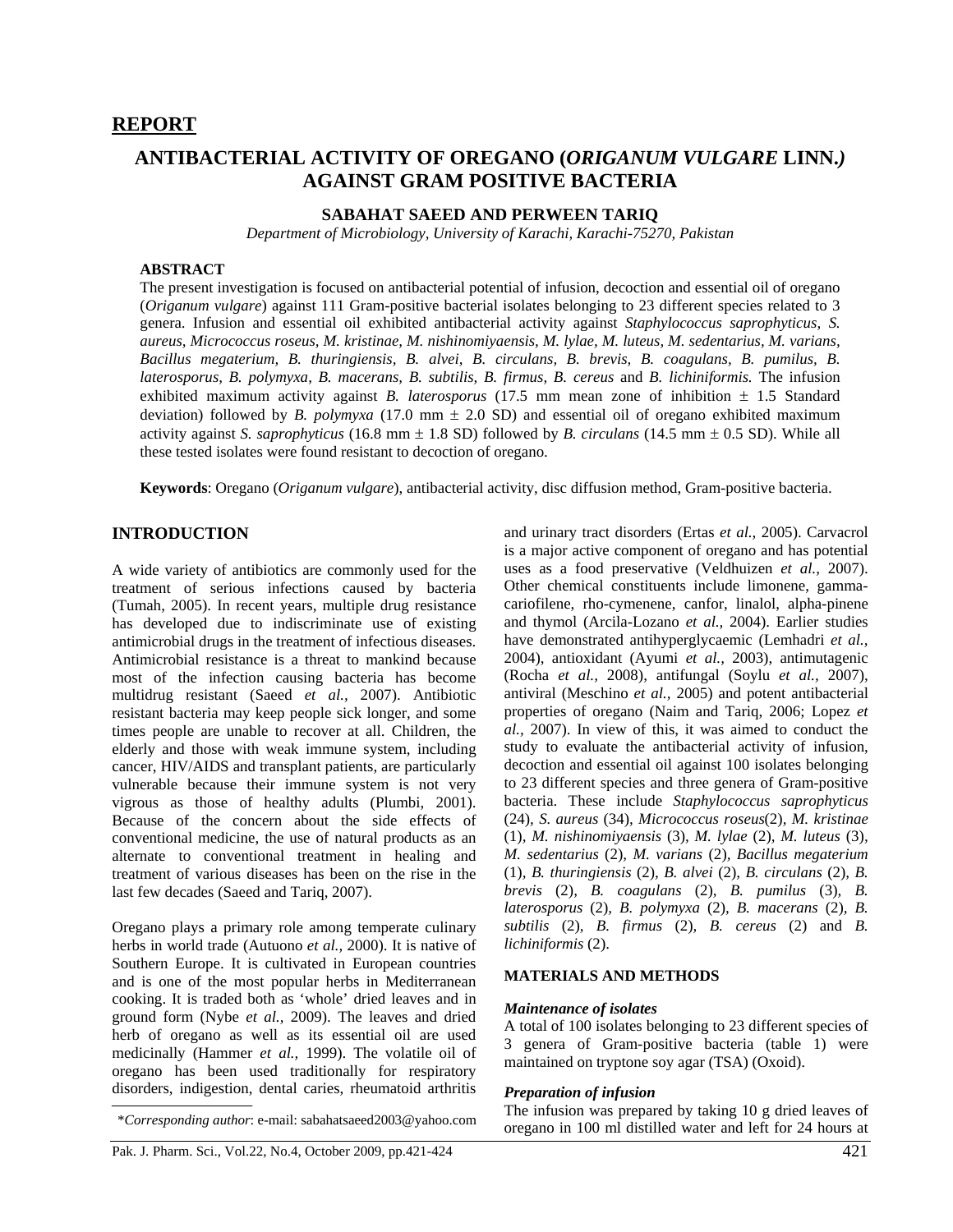room temperature with ocasional shaking and filtered to obtain clear infusion.

#### *Preparation of decoction*

The decoction was prepared by boiling 10 g dried leaves of oregano in 100 ml distilled water in a flask for 20 minutes. The flask was removed from heat and allowed to cool. The content of flask was filtered to obtain clear decoction.

## *Essential oil*

Essential oil of oregano was purchased from a local market of Karachi, Pakistan.

#### *Antibacterial activity*

Antibacterial activity was performed by standard disc diffusion method (Saeed *et al.,* 2007). Hundred sterilized discs of filter paper (6 mm diameter) were soaked in 1 ml of infusion, decoction and oil, separately, for 1-2 minutes and then used for screening. Thus potency of each disc was 10 µl. Mueller-Hinton agar (MHA) (Merck) was used as base medium and Mueller-Hinton broth (MHB) was used for the preparation of inoculum. Four to five isolated colonies of tested organisms were picked by sterile inoculating loop and inoculated in tubes of MHB (5 ml in

each). The inoculated tubes were incubated at 35-37°C for 24 hours and matched with 0.5 McFarland Nephelometer turbidity standard (Saeed & Tariq, 2007). A sterile cotton swab was dipped into the standardized bacterial test suspension to inoculate entire surface of a MHA plate. Discs of infusion, decoction and oil were placed on the surface of inoculated plates with the help of sterile forcep. The inoculated plates were incubated at  $35-37^{\circ}$  C for  $24$ hours. After incubation inhibition zone diameters were measured to the nearest millimeter (mm).

## **STATISTICAL ANALYSIS**

Mean zone of inhibition and standard deviations were calculated using software MINITAB 13.

## **RESULTS AND DISCUSSION**

One hundred isolates belonging to 3 different genera of Gram-positive bacteria, *Staphylococcus, Micrococcus* and *Bacillus,* and 23 species i.e. *Staphylococcus saprophyticus* (24)*, S. aureus* (34)*, Micrococcus roseus*(2)*, M. kristinae* (1)*, M. nishinomiyaensis* (3)*, M. lylae* (2)*, M. luteus* (3)*, M. sedentarius* (2)*, M. varians* (2)*, Bacillus megaterium* (1)*, B. thuringiensis* (2)*, B. alvei* (2)*,* 

**Table 1**: Antibacterial activity of infusion, decoction and oil of oregano

| S. No. | Organisms              | No. of   | Mean zone of inhibition in $mm \pm$ Standard deviation |                          |                |
|--------|------------------------|----------|--------------------------------------------------------|--------------------------|----------------|
|        |                        | isolates | Infusion                                               | Decoction                | Oil            |
| 01     | S. saprophyticus       | 24       | $10.9 \pm 0.8$                                         | $\blacksquare$           | $16.8 \pm 1.8$ |
| 02     | S. aureus              | 34       | $12.3 \pm 1.2$                                         | $\blacksquare$           | $11.7 \pm 1.5$ |
| 03     | M. roseus              | 02       | $11.8 \pm 1.5$                                         | ÷,                       | $8.0\pm0.0$    |
| 04     | M. kristinae           | 01       | 13.0                                                   | $\overline{\phantom{a}}$ | 8.0            |
| 05     | M. nishinomiyaensis    | 03       | $12.7 \pm 1.9$                                         | ÷,                       | $11.3 \pm 0.9$ |
| 06     | M. lylae               | 02       | $15.5 \pm 0.5$                                         | $\blacksquare$           | $10.5 \pm 0.5$ |
| 07     | M. luteus              | 03       | $15.3 \pm 2.5$                                         | $\overline{\phantom{0}}$ | $11.7 \pm 0.5$ |
| 08     | M. sedentarius         | 02       | $11.5 \pm 0.5$                                         | $\overline{\phantom{a}}$ | $9.5 \pm 0.5$  |
| 09     | M. varians             | 02       | $13.0 \pm 1.0$                                         | ÷,                       | $12.0 \pm 0.0$ |
| 10     | B. megaterium          | 01       | 16.0                                                   | $\Box$                   | 11.0           |
| 11     | B. thuringiensis       | 02       | $14.0 \pm 2.0$                                         | $\Box$                   | $12.5 \pm 2.5$ |
| 12     | B. alvei               | 02       | $10.5 \pm 0.5$                                         | $\Box$                   | $11.0 \pm 1.0$ |
| 13     | <b>B.</b> circulans    | 02       | $14.5 \pm 0.5$                                         | $\Box$                   | $14.5 \pm 0.5$ |
| 14     | B. brevis              | 02       | $13.5 \pm 1.5$                                         | $\blacksquare$           | $8.0\pm0.0$    |
| 15     | <b>B.</b> coagulans    | 02       | $8.0\pm0.0$                                            | $\blacksquare$           | $8.0\pm0.0$    |
| 16     | B. pumilus             | 03       | $14.7 \pm 2.5$                                         | $\blacksquare$           | $9.3 \pm 0.5$  |
| 17     | <b>B.</b> laterosporus | 02       | $17.5 \pm 1.5$                                         | $\Box$                   | $11.0 \pm 0.0$ |
| 18     | B. polymyxa            | 02       | $17.5 \pm 2.0$                                         | $\blacksquare$           | $9.0 \pm 1.0$  |
| 19     | <b>B.</b> macerans     | 01       | 9.0                                                    | $\blacksquare$           | 9.0            |
| 20     | <b>B.</b> subtilis     | 02       | $1.0. \pm 0.0$                                         | $\overline{\phantom{0}}$ | $9.0 \pm 0.0$  |
| 21     | B. firmus              | 02       | $10.5 \pm 0.5$                                         | $\overline{\phantom{0}}$ | $8.5 \pm 0.5$  |
| 22     | B. cereus              | $02\,$   | $8.0\pm0.0$                                            | ÷,                       | $9.5 \pm 0.5$  |
| 23     | B. lichiniformis       | 02       | $8.5 \pm 0.5$                                          | ÷,                       | $8.5 \pm 0.5$  |

- No activity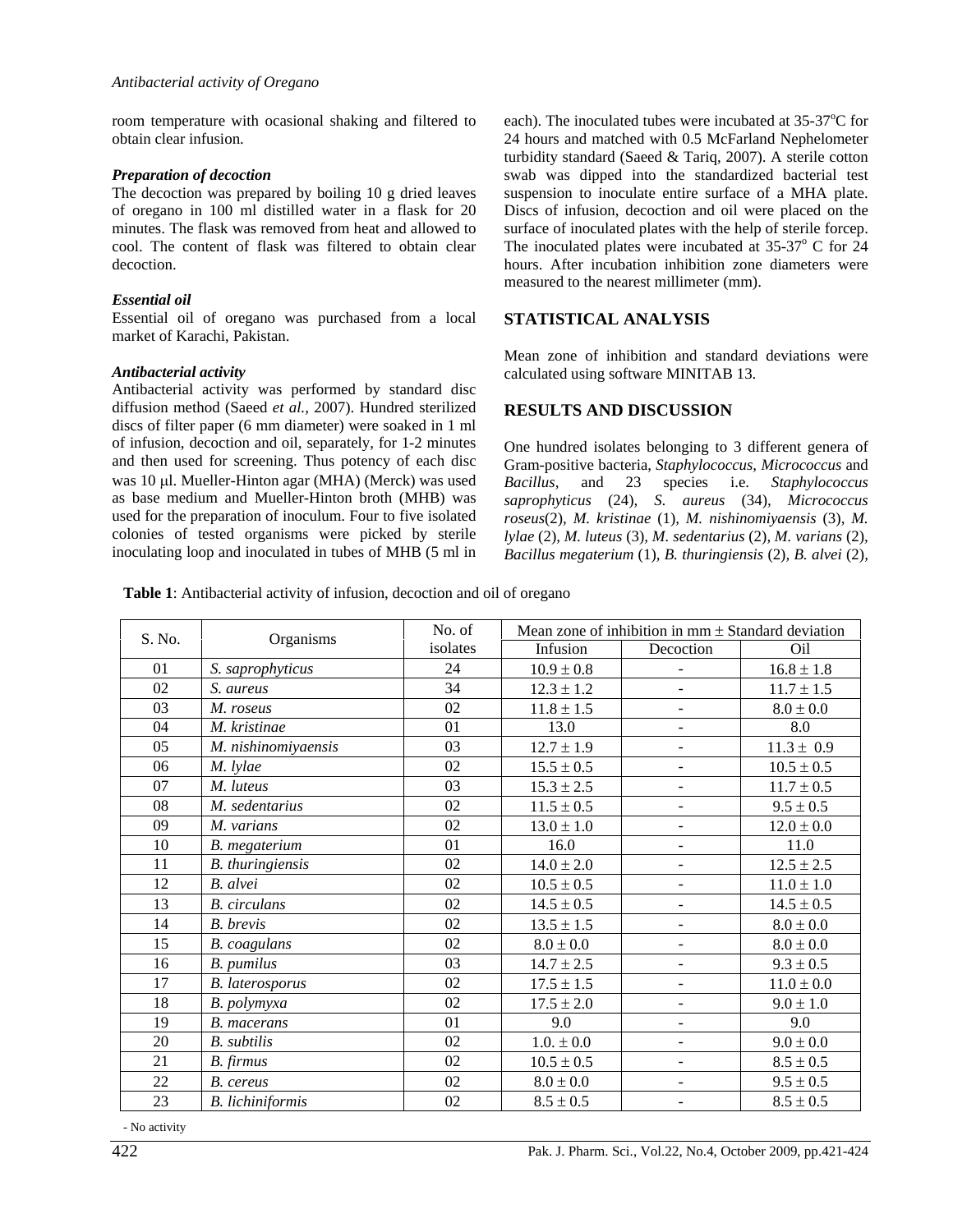*B. circulans* (2)*, B. brevis* (2)*, B. coagulans* (2)*, B. pumilus* (3)*, B. laterosporus* (2)*, B. polymyxa* (2)*, B. macerans* (2)*, B. subtilis* (2)*, B. firmus* (2)*, B. cereus* (2) and *B. lichiniformis* (2), were used in the present study. The results of antibacterial activity of infusion, decoction and oil of oregano are presented in table 1.

The results showed great variation in antibacterial activity of selected forms of oregano. The infusion exhibited maximum activity against *B. laterosporus* (17.5 mm mean zone of inhibition  $\pm$  1.5 Standard deviation) followed by *B. polymyxa* (17.0 mm  $\pm$  2.0 SD). The minimum activity of infusion was found against *B. cereus* and *B. coagulans* with 8 mm mean zone of inhibition. While essential oil of oregano exhibited maximum activity against *S. saprophyticus* (16.8 mm  $\pm$  1.8 SD) followed by *B*. *circulans* (14.5 mm  $\pm$  0.5 SD). The minimum activity was found against *M. roseus, M. kristinae, B. brevis* and *B. coagulans* with 8 mm mean zone of inhibition. These forms (infusion and oil) also exhibited potent activity against all tested bacteria. Baydar *et al.* (2004) also reported inhibitory activity of oregano oil against *Bacillus amyloliquefaciens, B. brevis, B. cereus, B. subtilis, Staphylococcus aureus, Micrococcus luteus, Aeromonas hydrophila, Coryenebacterium xerosis , Escherichia coli, Klebsiella pneumoniae, Proteus vulgaris, Mycobacterium smegmatis, Yersinia enterocolitica* and *Listeria monocytogenes.* Similarly, Firouzi *et al.* (2007) reported that oregano oil was found effective against pathogenic strains of *Yersinia enterocolitica* and *Listeria monocytogenes.* In another study oregano oil exhibited antibacterial activity against methicillin-sensitive and methicillin-resistant bacteria (Naim and Tariq, 2006). Lin *et al.* (2005) have reported the antibacterial activity of oregano oil against *Vibrio parahaemolyticus*. Another study also reported the antibacterial potential of oregano oil against *E. coli* O157:H7 (Moreira *et al.,* 2005).

In the present study, the antibacterial activity of decoction of oregano was also evaluated. All tested isolates were found resistant to decoction of oregano. It might be due to the heat labile nature of active components of oregano. Our findings are in fair correlation with the study carried out by Naim and Tariq (2006) who found that decoction of oregano did not show antibacterial activity against Methicillin-sensitive and methicillin-resistant *Staphylococcus aureus*.

## **REFERENCES**

- Antuono LF, Gulletti GC and Bocchini P (2000). Variability of essential oil content and composition of *Origanum vulgare* L. populations from a north mediterranean area (Liguria Region, Northern Italy). *Annals of Botany*, **86**: 471-478.
- Arcila-Lozano CC, Loarca-Pina G, Lecona-Uribe S and Gonzalez EM (2004). Oregano properties, composition

Pak. J. Pharm. Sci., Vol.22, No.4, October 2009, pp.421-424 423

and biological activity. *Arch. Latinoma. Nutr.,* **54**(1): 100-111.

- Ayumi F, Kumi Y and Kazuko O (2003). Antioxidative phenolic acids from oregano (*Origanum vulgare* L.) leaves. *Journal of Japanese Society For Food Science & Technology*, **50**(9): 404-410.
- Baydar H, Osman S, Ozkan G and Karadoan T (2004). Antibacterial activity and composition of essential oils from *Origanum, Thymbra* and *Satureja* species with commercial importance in Turkey. *Food Control,* **15**: 169-172.
- Ertas ON, Guler T, Ciftci M, Darlkilic B and Simsek UG (2005). The effect of an essential oil mix drive from oregano, clove and anise on brolier performance. *International Journal of Poultry Science,* **4**(11): 879- 884.
- Firouzi R, Shekarforoush SS, Nazer AH, Borumnand Z and Jooyandeh AR (2007). Effects of essential oils of oregano and nutmeg on growth and survival of *Yersinia enterocolitica* and *Listeria monocytogenes* in barbecued chickens. *J. Food Prot.,* **70**(11): 2626-2630.
- Hummer KA, Caraon CF and Riley TV (1999). Antimicrobial activity of essential oils and other plant extract. *J. Appl. Microbiol.,* **86**: 985-990.
- Lemhadri A, Zeggwagh NA, Maghrani M, Jouad H and Eddouks M (2004). Anti-hyperglycaemic activity of aqueous extract of *Origanum vulgare* growing wild in Tafilate region. *J. Ethnopharmacol.,* **92**(2-3): 251-256.
- Lin YT, Labbe RG and Shetty K (2005). Inhibition of *Vibrio parahaemolyticus* in sea food systems using oregano and cranberry phytochemical synergies and lactic acid. *Innovative Food Science & Emerging Technology*, **6**: 453-458.
- Lopez V, Akerreta S, Casanova E, Garcia-Mina JM, Cavero RY and Calvo MI (2007). *In vitro* antioxidant and anti-rhizopus activities of Lamiaceae herbal extracts. *Plant Foods Hum. Nutr.,* **62**(4): 151-155.
- Meschino J (2005). Oil of oregano: Nature's antibiotic and antifungal sepplement. *Dynamic Chiropractice*, **23**(10):

http://www.chiroweb.com/archives/23/10/11.html.

- Moreira MR, Ponce AG, Valle CE and Roura SI (2005). Inhibitory parameters of essential oils to reduce a foodborne pathogen. *LWT-Food Science & Technology,* **38**: 565-570.
- Naim A and Tariq P (2006). Evaluation of antibacterial activity of decoction, infusion and essential oil of *Origanum vulgare* on mithicillin resistant and methicillin sensitive *Staphylococcus aureus. Int. J. Biol. Biotech.,* **3**(1): 121-125.
- Nybe EV, Raj M and Peter KV (2009). Oregano (O*riganum vulgare* Linn.). *Spices*. **05**: 237.
- Plumbi SR (2001). Humans as the world's greatest evolutionary force. *Science*, **293**: 1786-1790.
- Rocha MA, Puga R, Sandoval HL, Pina LG and Mendoza S (2008). Antioxidant and antimutagenic activities of